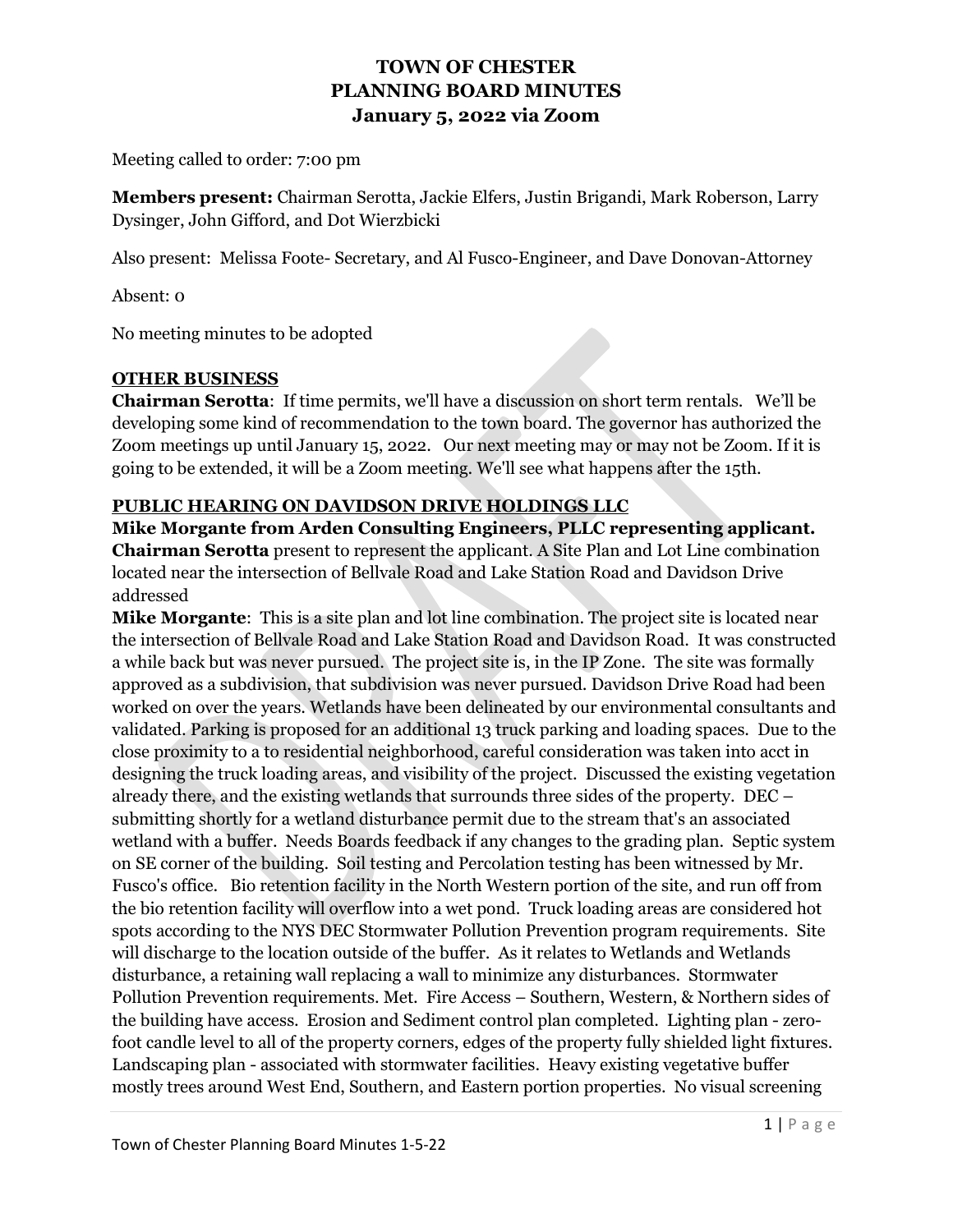required of these positions. Truck turning diagrams received from Town for review for proper access in and out of the site. Zoning requirements – met. Archaeological Study done, Phase I done. SHPO sign off - no impacts.

### **Chairman Serotta -** Environmental studies?

**Mike Morgante**: DEC was submitted due to a hit on Environmental Assessment, may be some Bog Turtle habitat. Environmental Consultant went back out, no locations for suitable habitat on our site. One came up but it's well far away from the particular project. It's protected by a large wetland. Everything in our project design is moving to the west, so nothing from our project will be affecting anything to the east, which is where the potential Bog Turtle Habitat is, or at least where we think it may be. Submitted to the DEC on December 17th, and are still awaiting feedback.

**Frank Phillips/Creighton Manning discussing the traffic study:** Traffic study was conducted at the two intersections. They were studied because Lake Station Road terminates on either end, or the majority of turning movements occur there. Counted during peak hours during the weekday when the business is open, receiving employee traffic in the morning, and in the afternoon period when employees are leaving. Two time periods studied. Plenty of capacity in the roadways to account for the volume of traffic that's expected for this project. Most of the traffic will originate from the North, where **Route 17 of comes** down Kings Highway to Kings Highway bypass to Bellvale Roade. The majority will come in from the east side of the site. We don't want trucks going through Sugarloaf. Guidance given to promote that flow of traffic. Light industrial uses. No retail element. Employees coming in and out every day, and small number of trucks, less than a typical industrial warehouse. Truck footprint is a lot lower.

**Parking:** Checked against town code, and industry standards, Institute of Transportation Engineers guidance, we're well parked. Located on a town road, we don't have to seek other discretionary approvals from DOT or Orange County. We knew that COVID pandemic has historically impacted traffic volumes. Found that the traffic volumes counted during the morning commute were lower than pre pandemic traffic volumes. Adjusted them based on historic data. PM/evening volumes did not need to be adjusted. We have a have a good basis of existing traffic to model.

### **Board Comments**

**Jackie Elfers** Expressed with concerns that study was done in July when there is not school traffic.

**Frank Phillips** Checked against the historical data and adjusted based on that data, which factored schools being in session and no pandemic.

**Larry Dysinger:** Commented on the two intersections. Wants input with respect to lighting that's on the drawings. Are they more a broadcast type of light, does it shine down and out, and is light trespassing on to the other property? Would like to see some shielding on some of the lighting, so it does not go beyond the property line.

**Chairman Serotta** stated we should run this by DPW.

**Jackie Elfers**: Landscape plan looks really well. Has concerns with the track & blinking light. My concern is the track, and the blinking light. Traffic major concern.

**Jon Gifford:** No Questions or Comments.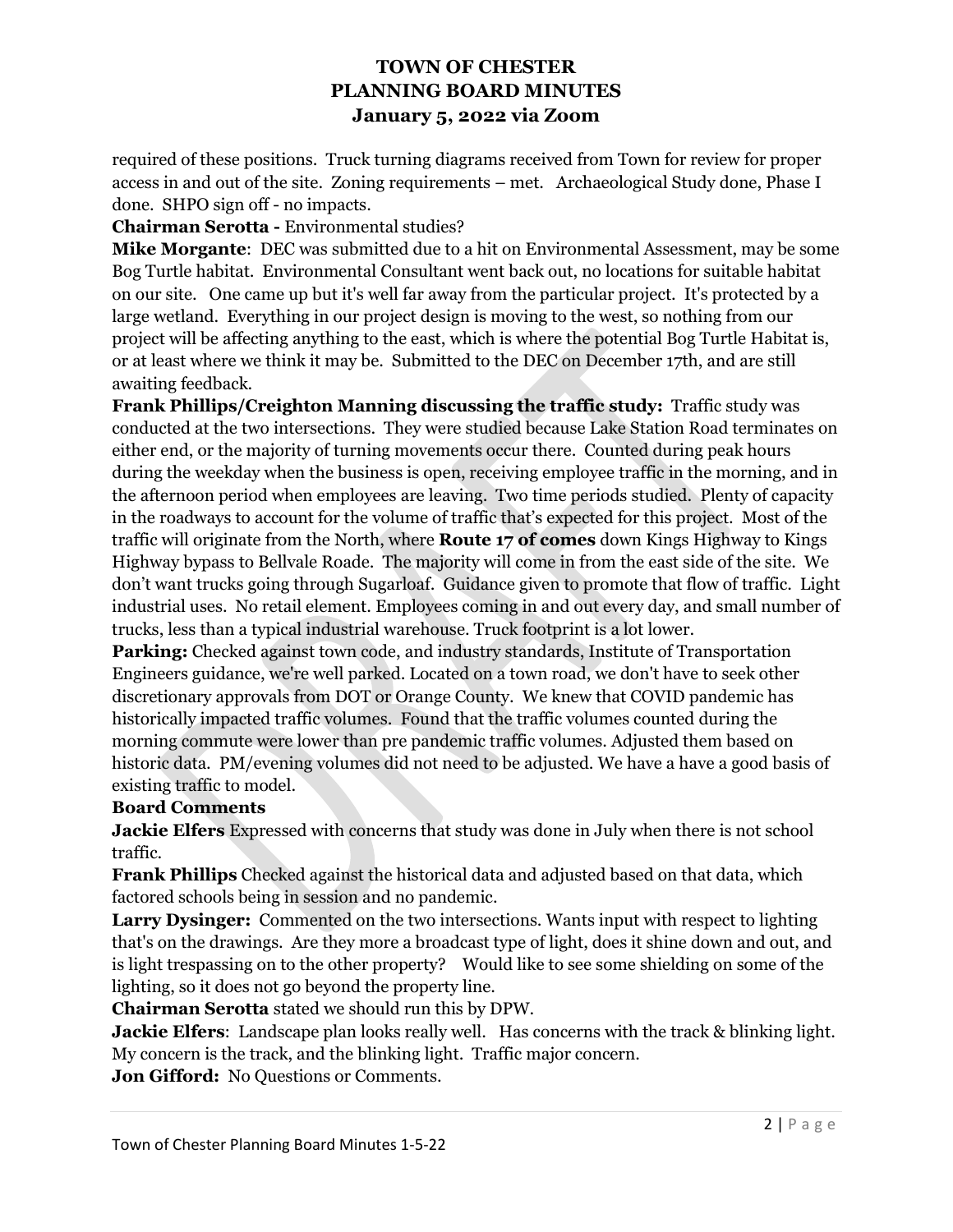**Justin Brigandi:** The trucks shouldn't be able to go through Sugarloaf.

**Al Fusco:** Most of what we had discussed previously, were addressed by Mr. Morgante. We have a couple of things open that we need to just clarify. We really haven't seen a view shield yet. **Chairman Serotta** opens the meeting to the Public.

Since the DEC has not seen our final approval for the project, this is going to be the first to a minimum of two public hearings. There will be another public hearing or two for sure to come up in the future. We don't have a date on this right now, not sure when it's going to happen. Renotice everybody via Certified Mail, and notice placed in the Times Herald Record. There is a 10-day written period after this meeting where you can go ahead and send us any kind of comments you want in writing or by emails.

**Comment #1 - Brad**, sent an email. The southeast corner of the building grading encroaches on the NYSDEC wetland adjacent area. There is no fire access road around the building. Sprinklers in the Warehouse? Status of review by the fire department. Mentioned stormwater pollution prevention plan on page 8 states that the additional runoff production value for the entire watershed is provided by the conservation of natural resources in the NYSDEC, wetland and adjacent area. Section 5.3.2 of the New York State Stormwater Design manual provides a number of criteria to apply this practice. The narrative does not provide any details about how these requirements are met. There is a 1% annual chance flood zone immediately adjacent to this project to the East, which includes Bellvale Road, County Route 82. What is the impact of this project on that flood zone?

### **Comment #2 - Susan**

Lives at Lake Station Road, by Paradise going towards Bellvale. Traffic impact going to Warwick, and going to Bellvalle because of turn, and school bus & school bus stops. No overnight parking. Quality of life issues to be considered. Concern over enforcement of rules. Vegetation -warehouse on the corner in view, and the berm that was supposed to be planted there is inadequate. Many items planted have died and never replaced. What is going to be addressed for that? Concerned with additional traffic, how am I supposed to pull out of my driveway? I feel that I'm going to be rear ended. Thank you.

**Mike Morgante:** We'll take a look at the sight distance from your driveway. That's a relatively simple fix. And we'd be happy to look into that.

**Susan:** The bigger issue is speeding. Many accidents happen at that blinking light. Control, and additional support needed to ensured, so that people are doing what they're supposed to be doing.

## **Comment #3 Veronica**

Issues with tractor trailer blindsiding you right in front of you. OCDPW has to be evaluating that road. There are no lines on Lake Station Road.

**Chairman Serotta:** We'll take that into consideration.

**Veronica:** Water is also my concern I have my Well on the opposite side of the street from my house. So, there's going to be a whole lot of tractor trailer increase there. If something happens to the road and I lose my water. What do I do? Tractor trailers at 3am in there that are they're sitting and running for hours with all of their lights on underneath the light. Noise level is another issue. Lighting should be done very well What's the parking lot capacity the? **Chairman Serotta:** Your questions will get answered in the future, not tonight.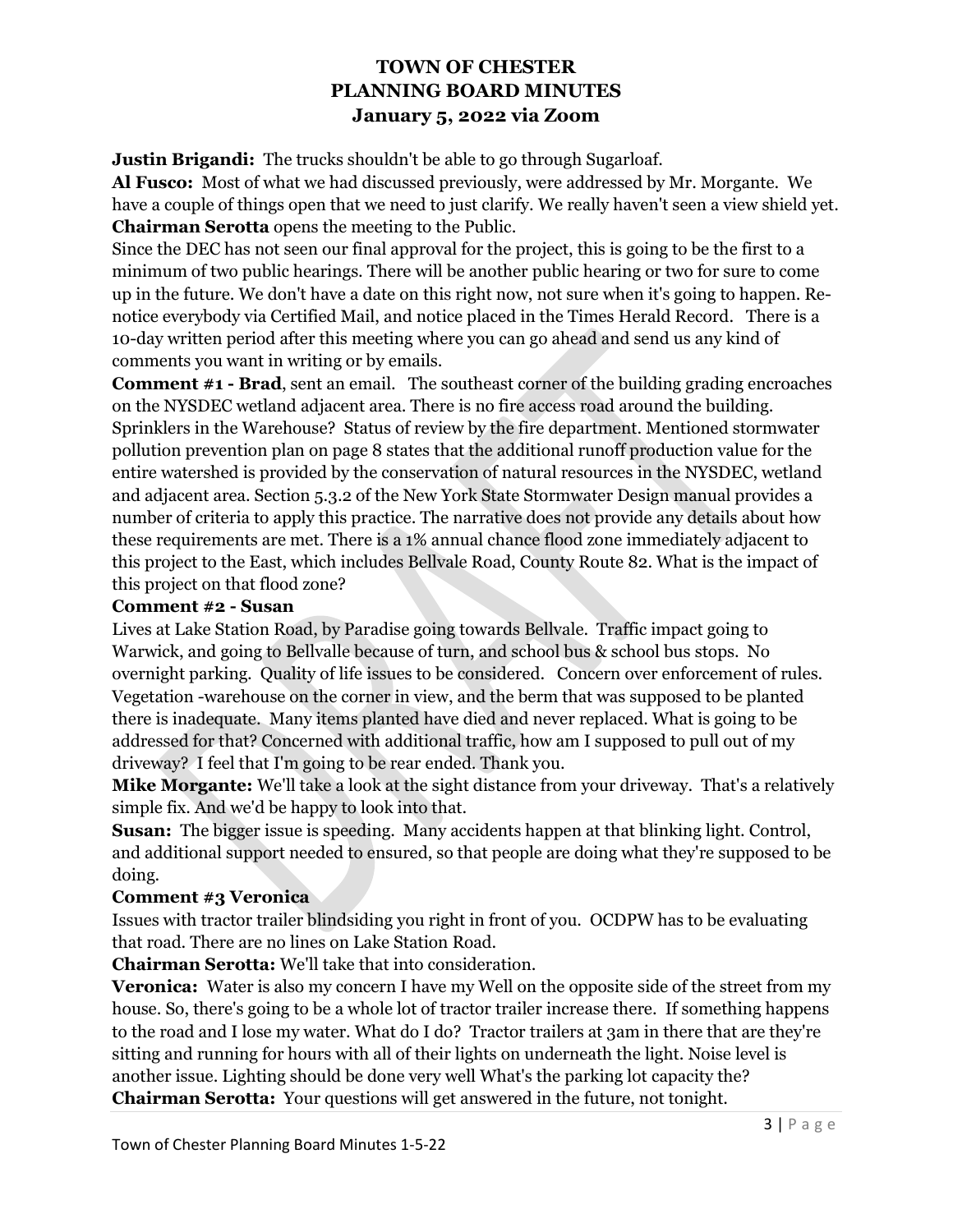### **Comment # 4 Susan M. and Ed:**

We live at Paradise Lane, on the corner of Lake Station and Paradise Lane. We are directly across from Davidson drive. Concerns with vegetation in relation to the size of that building. You're going to need giant redwoods for us not to see the project. It's impossible that they're going to have the kind of vegetation that's going to shield it. Traffic & lighting concerns, there's no streetlights, it's residential. What is going to be done about that? There should more than a blinking light, there should be a regular light over on Kings Highway. There have been a lot of accidents there, including fatalities.

**Comment #5 Ed:** Wants the board to honor that, and try to keep our residential area as nice and as desirable as it is. If truck traffic is originating from Route 17, why bring it down Lake Station, and why would you not take it from Bellvale directly to Davidson Road, bypassing Lake Station? Existing vegetation, shrub and is deciduous, this time of year, offers no protection. **Comment #5 Tracy:** Commended the board for recognizing that this project is a concern for people beyond on the 500-foot notification, and were able to extend it as permitted by code, because traffic and noise can go beyond that. Concerns about wetlands and stream by the site. It seems like the habitat studies are only focused on Bog Turtles; you're not getting real ecological recommendations. Lighting on Davidson drive that's proposed on it wasn't proposed with the adjacent project on pomegranate. Concerned about that impact on amphibians. I believe there's a lot of grading, there's a roadway, and a big parking lot on the other side of that of that line. Is there's an opportunity for, habitat halfway to create between these projects and keep it vegetated, with some trees of substance, or is it just going to be two parallel retaining walls? Maybe there's some evergreens that can be added. Will there be a landscaping report at next public hearing? They might want to be doing light industrial, but as a whole is there like a worstcase scenario that's looked at and what this site can accommodate, and may change into all warehouse use. Why wasn't Kings Highway, and the 17-end intersection included in the Traffic Studies Report? How many are expected trucks versus employee cars? Parking Lot overhangs Concerned about a white building at the corner of Lake Station, that roof when the sun hits that roof, it's very reflective. What is the look of this building, it can be seen from areas we may not have thought of yet? Thank you.

**Chairman Serotta** adjourned the public hearing, but didn't close it.

**Dave Donovan:** Mr. Chairman the board could adopt a resolution, make a motion to continue the public hearing. You can re notice, as we discussed before, but right now just the motion to continue the public hearing.

## **Motion to Continue Public Hearing made by Larry Dysinger Seconded by Jon Gifford**

## All in favor  $-Aye-5$

**Chairman Serotta** encouraged the public to look at our website in case they come back in before the public hearing. Missing line for the driveway in drawings coming out on to Lake Station Road, that would be nice to have. Acknowledged line of sight comments for residents on that street, and suggested a line-of-sight analysis. Noise – possibly creating a sign beyond the site forbidding the use of Jake brakes by the trucks. Trucks are going down a hill, and a lot of truckers tend to use Jake brakes and make a lot of noise.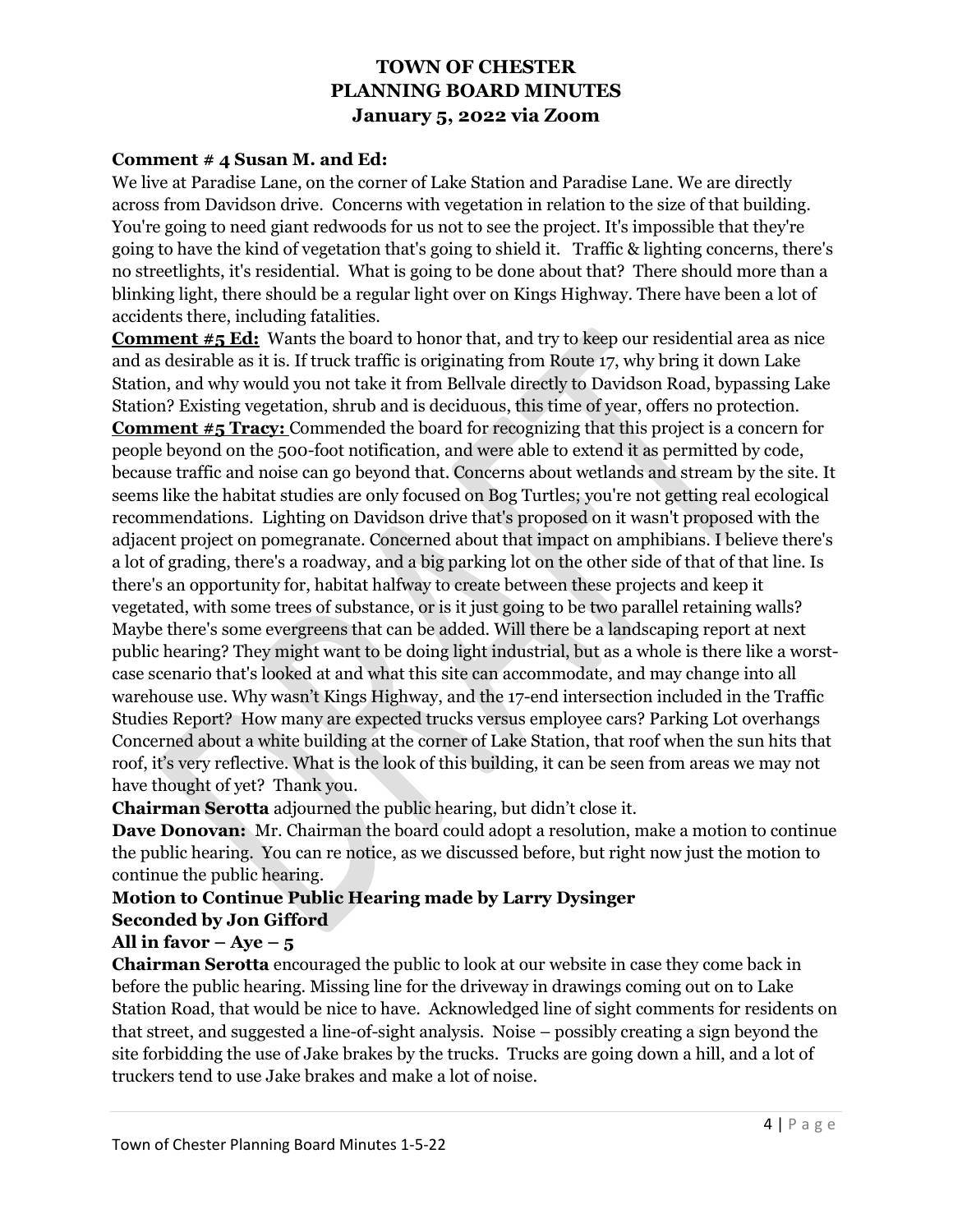### **iCAN Storage**

### **Kirk Rother Engineering, Engineer representing Applicant**

**Chairman Serotta: Judy Klein** is here tonight the owner and **Kirk Rother**, the Engineer. Looking to get a final approval tonight.

**Al Fusco** addressing his comment letter

We find the engineering items have been addressed to the accordance of our comments. The only item that appears to open is the applicant does not wish to agree to any sort of restriction over the front of the lot the restrictive covenant and the board should Make a decision on that. Everything else seems to be in order.

**Chairman Serotta** stated he doesn't feel there's a need to put a restrictive covenant in the front. If they change the site plan and start moving down towards Kings Highway, they're going to come back to us for revised site plan. It's at that point in time, you can say no, or whatever you want to do at that point.

The Board & the Building Inspector had no comments or Questions.

**Chairman Serotta** stated two documents to be sent is the Neg Dec & Final Resolution. **Dave Donovan:** Under the state environmental review act, this is a Type 1 - Unlisted Action. You've gone through due diligence on this project, indicating a Negative Declaration.

**Motion to grant the Negative Declaration made by Larry Dysinger**

### **Seconded by Jon Gifford**

**All in favor – 5 Ayes** 

**Counsel Dave Donovan:** Referring to the specific conditions.

A provision added that's supposed to have an escrow for inspections, erosion and sedimentation defaults, and stormwater facilities.

**Chairman Serotta:** Do we have a stormwater maintenance agreement? They wouldn't sign that here, would they?

**Kirk Rother:** The only stormwater management on this is a swale along the side of the entry road.

**Counsel Dave Donovan**: We can delete condition number 3.

Chairman Serotta: An outdoor light provision subject to the lighting ordinance of the Town of Chester.

# **Motion to grant Final Approval Site Plan by Dot Wierzbicki**

### **Seconded by Larry.**

**All in favor: Aye – 5** 

**Kirk Rother:** Are we still waiting for the DEC, or can we start clearing?

**Chairman Serotta:** You still have your DPW approvals, you have to secure a driveway permit, and a building permit. We wish you luck on your Project Connect and we'll see in the future. Thank you.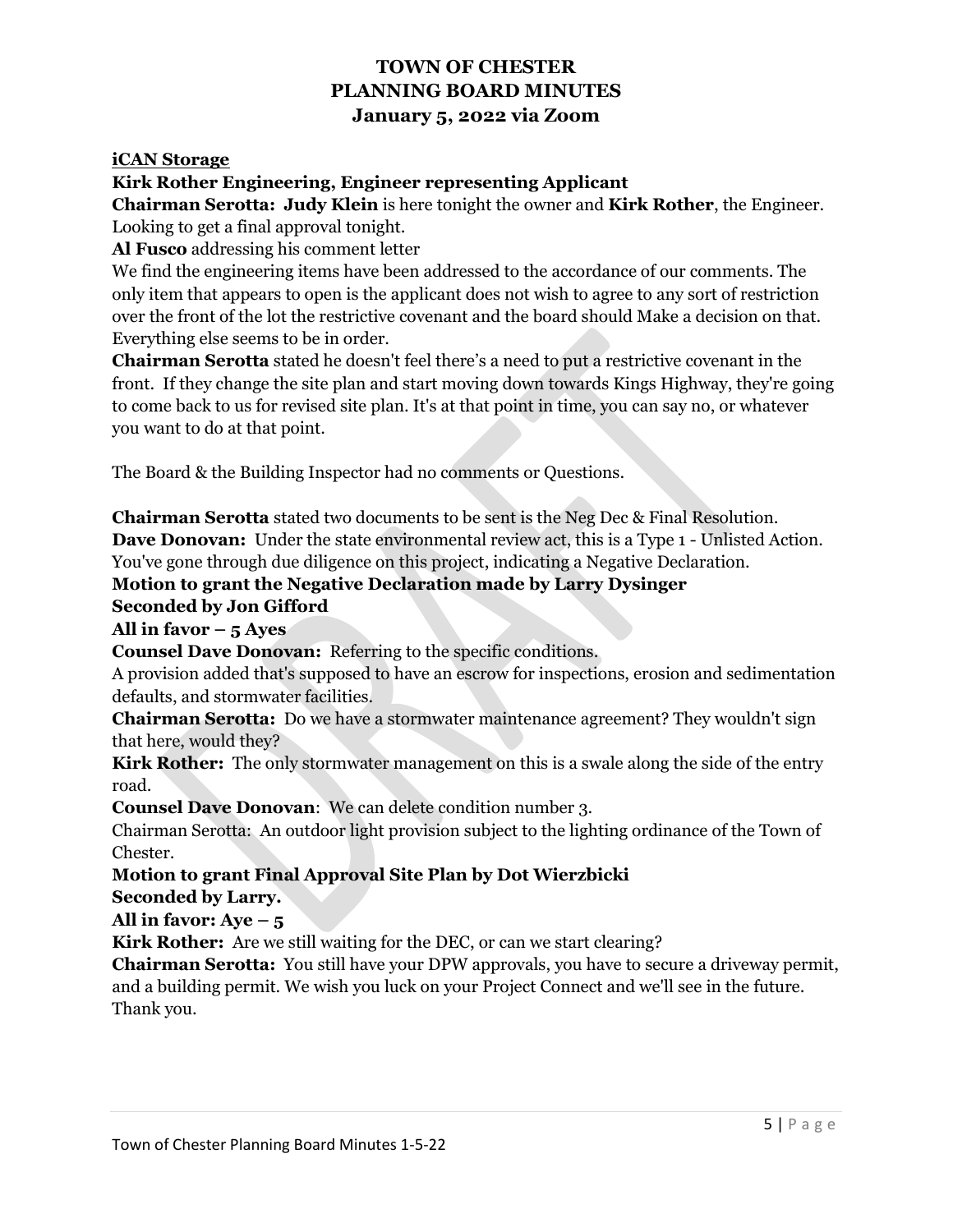### **NY Solar LLC / Greycourt Road**

### **Light Star & Mott Macdonald representing Applicant**

**Chairman Serotta:** Karen Arent/Landscaping Architect will be the Landscape Architect for us on this project. I've asked Karen to look over the Heritage running behind the Solar Arrays. Zoning - changed from OPI to an AI Zone, but that doesn't affect anything. In response to Village Engineers Comment letter, all technical items were solved. Documents were sent answering some of our questions. You've addressed the water. SHPO, came back regarding their biggest comment, landscaping. SHPO has concerns with sight line. There's a segment here where the topography raises and you don't see anything. I think it can be very difficult to screen this big hill from the trail. I wanted to get some feedback from the board.

### **Board Comments**

**Karen Arent:** I think even if it is an array, it might be better just having a complete screening, where you don't see anything. Maybe some tall trees might be nice so when you look up you don't see it, as well as nice for habitat. My thoughts are to do a very native, rich planting. That invites a habitat for pollinators, birds, and perhaps put it along the fence line. There will be views from the residents over here off of Lehigh.

Try to do some more habitat planting, rather than trying to completely hide this especially in the winter. Try to do something to make an interesting landscape rather than trying to completely seal. That would be a better goal because it's so it's been sitting you know high on the hills, so it's going to be very difficult to see.

**Chris Vorlicek/Lightstar:** Proposed or what we'd like to propose is screening basically the fence line. When you're sitting from the road, you're not expected to see a huge chunk of the solar array just given that you're sitting higher and the array your kind of looking down at it. If we can match the fence line height you shouldn't be able to mitigate any visual impact from gray Court Road.

**Emily Jaeger:** Met with Karen Arent a couple of weeks ago. we looked at where we could provide taller shading and screening and identified three different types of screening. Drawing that shows the different shading types of vegetation - in most recent civil package on page C 202.

**Chairman Serotta:** Need to get Karen to go ahead and agree with everything. Karen threw at us a question for the board on the Heritage Trail. There's probably two ways to do this. We could put some kind of such heavy screening, or we could do a lot of natural plants for screening, which would also better for the animals.

**Jackie Elfers:** Agrees with Karen & Don. If you screen it like a tunnel, it's going to take away from what trail is supposed to do. I think with the proper landscape, it will add to this view. It will definitely give you that feeling of a landscape, not something that you're trying to hide. I think it's a better way to go.

**Larry Dysinger:** Some focus primarily along the northwest side, where Sanford Avenue all that those homes there as well as on Lehigh, where most of the people who are going to look at it all the time, need to address their impact. Feels should be painted a green color. I would like to see something like that, it would make a huge difference on minimizing the visual impact factors. I agreement with the comment about the tunnel effect low lying best, to minimize it,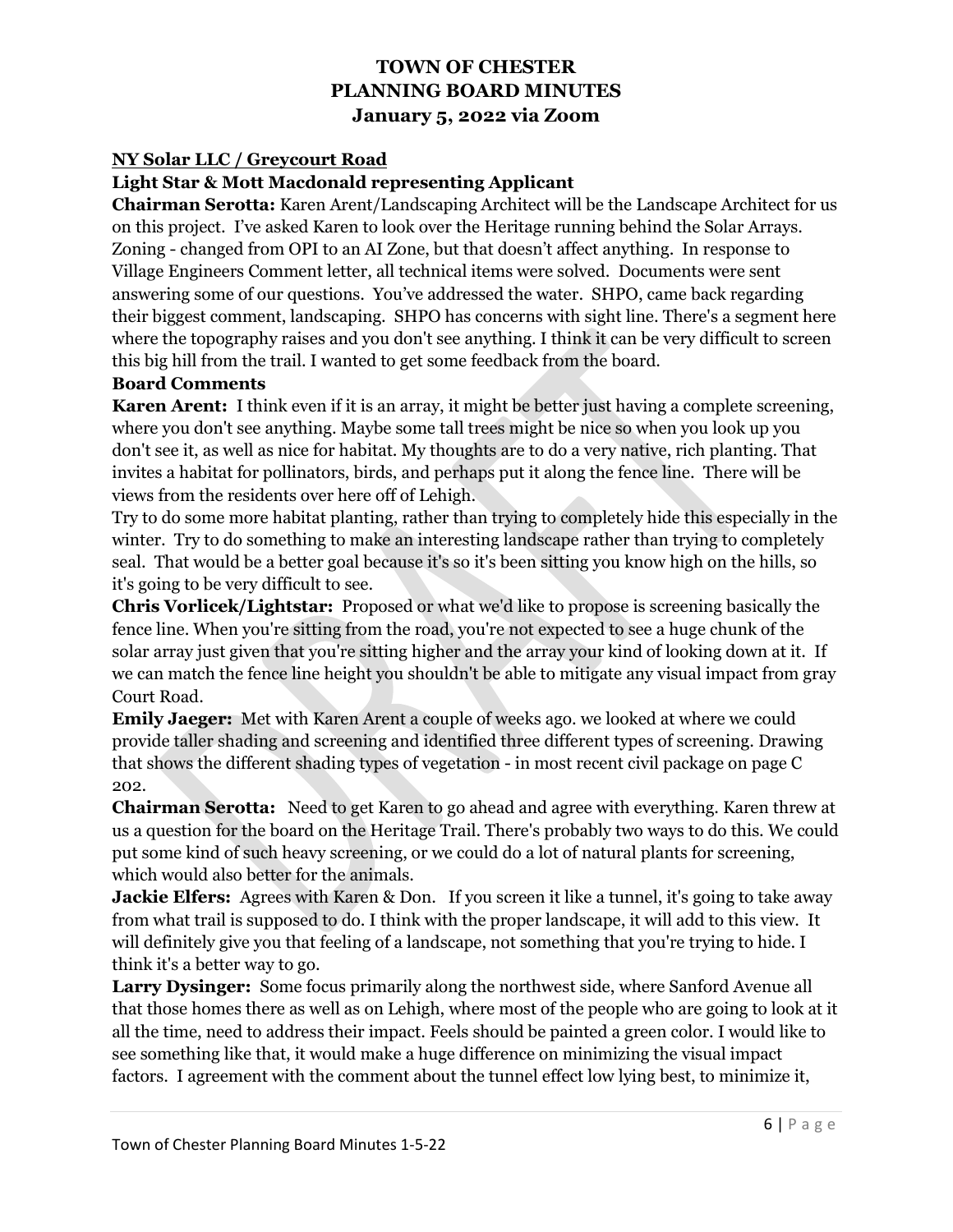maybe taller stuff over by the Southern Sanford Avenue, heavy screening from the Heritage Trail (for openness), screening better for housing on Sanford Avenue. Puts a great quarter Lehigh right here.

**Dot Wierzbicki:** In agreement that there shouldn't be any heavy screening from the Heritage Trail (for openness) & better screening for the housing near the project.

**Counsel Donovan:** So long as you do your due diligence on that. You need to do is make sure that the fence and the array or the solar facility is properly screened for residential properties, public roads, private roads and private rights away to the maximum extent practicable.

**Alexa Burchianti:** Suggests/comments with Plantings and the proximity to the Arrays. Is the rest of the property going to be mowed and maintained, for me to go in there, and go through knee high brush to try and check the plantings to make sure things are still alive, things aren't getting choked out. If any plants need to be replaced, etc. If it's not maintained, I can't get there. I don't know if we're going do it further out away from the array to buffer, or if we're going to do it close the way we did at the Community Solar, but that was a little rough to go in there. A lot of it got choked out because the overgrowth from the grass around it choked out a lot of the plants, and they had to come in and replant because they made them come in replant.

**Karen Arent:** What I'm finding with a lot of the native plantings is that when once you open up an area, and it's not maintained all the wild roses, rose vines were taken over. There's no sense doing a nice planting if all the invasive areas.

**Justin Brigandi:** Were we able to get the residents input that live nearby.

**Chairman Serotta:** That would be for a Public Hearing, and we're not ready for a Public Hearing yet. Let's talk about the colors here. Can the polls be painted in advance? Recommendation would be the black fence?

**Chris Vorlicek:** Proposed fencing - black coated PVC or black coated galvanized steel. Painting the arrays, that's not something that we're familiar with on that scale of community solar projects. I'm hesitant to commit to it at this stage, unfamiliarity with the request, but if the intention is with the screening, the landscaping is there to to mitigate the visual impact.

**Karen Arent:** We're not going to be able to screen a lot of the arrays because they're up so high, and the planting is so low. I don't know if you can do a visual analysis with the arrays painted just for us to see what it would look like.

**Chairman Serotta:** Can they be ordered in colors?

**Chris Vorlicek:** Maybe if we're doing a smaller size project we might, because we're working with a manufacturer that does do that kind of customization. For this scale, really, the goal is to provide cheap energy access to the community. We want to focus on using the lower cost materials. We'll look into it, but at this point, we haven't really considered it. Labor is high, but we're more than willing to work on the landscaping. If mentioned at the Public Hearing it might spark some further ideas.

**Chairman Serotta:** Painting not done in a factory wouldn't be effective, in  $3 - 4$  years there will be maintenance issues. Needs to submit to Orange County Planning, due to the Heritage Trail but prefer we get more planning. Right now, it's too premature to send there. Next meeting, we will have some agreement on the landscaping, and some of Larry's comments.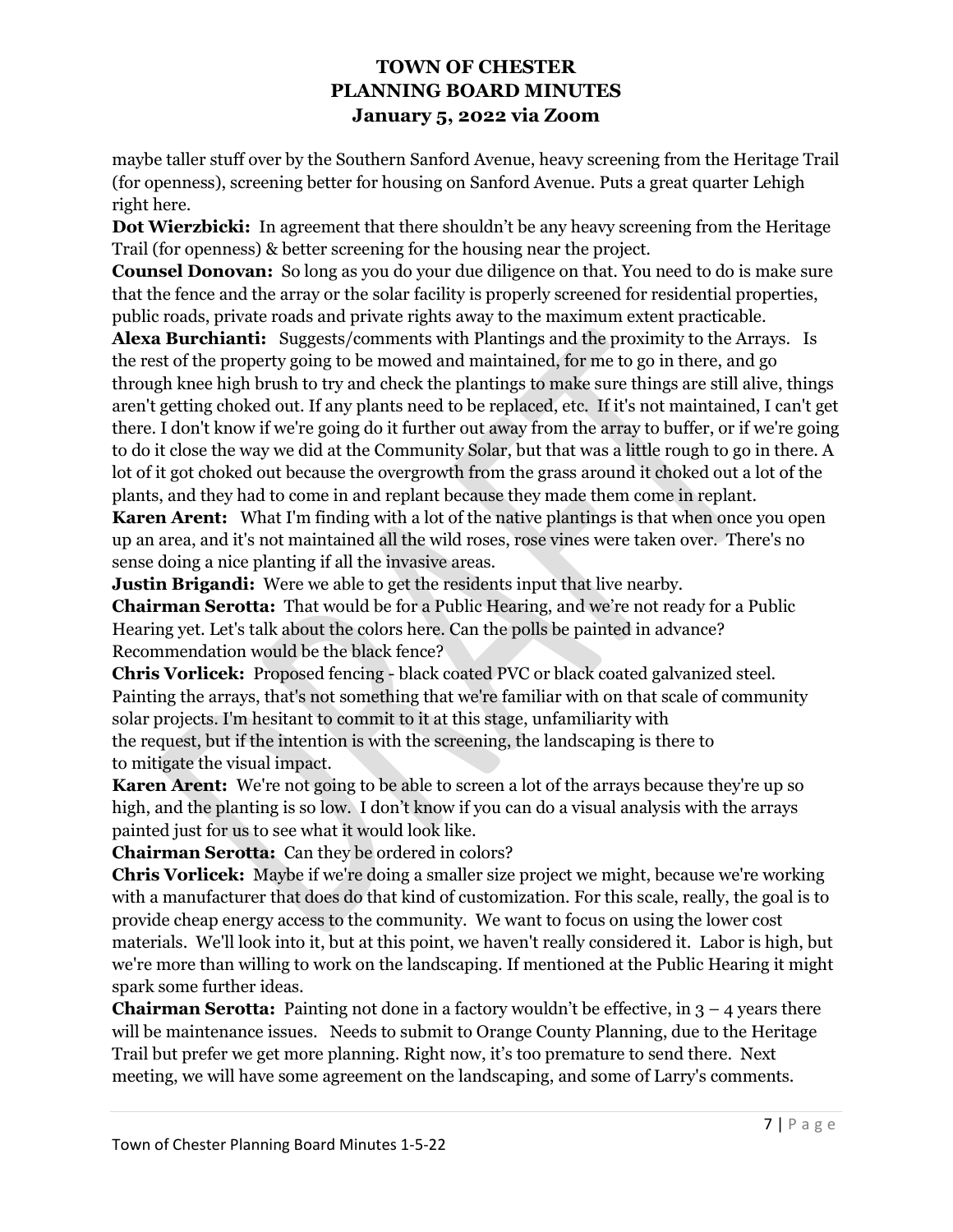SHPO comments needed. We do require bonding on the project that will be worked out with Scott. Pilot needs to be done.

**Chris Vorlicek**: No response via Pilot from County or School District.

**Chairman Serotta:** Submit the bonding decommissioning bond to Scott. Echo what Larry mentioned, need actual pictures of some of the other sites. I'm assuming you want to come in the next meeting. At that point in time, hopefully we'll get the landscaping pretty much under control and off to the county. We can then call for a public hearing, go on from there.

## **Oakwoods Subdivision**

## **James Rugnetta, PIETRZAK & PEAU, Engineering & Surveying, PLLC representing applicant**

**Chairman Serotta** – Reviewing project - 6 lot cluster subdivision, South Side of Camp Monroe Road. OCDP 239 submitted, nothing received yet. Received SHPO. Did we do an environmental on DEC on Endangered Species?

**James Rugnetta:** EAF Mapper, only alerted Indiana Bats. Note was supplied no tree clearing between November and March.

**Chairman Serotta:** Last meeting, we got into the cluster plan. I've been reaching out for almost a year to NY, NJ Trail Conference, with no response. Spoke with an attorney, the head person that handles the Highlands Trail. In support of the planning board helping them trying to get them to the Appalachian Trail in the easiest possible way. Mentioned taking piece in the back off. It's not done. Someone is going to take a walk in there and just see if it's beneficial to them. If it is, they'll need some kind of access in the back. Spoke with Mr. Donovan, and Ashley Torrey/Village Monroe Board Attorney, whether they would own it or have an easement and so on. There's a very strong possibility that that piece in the back is going to have to come back into play again. When you did submit that 50 feet there was no way getting there, so an access point to meet that open space to is needed in order for people to hike and then cross over there. Submitted to the Town Board & Mr. Valentine. It doesn't make much sense for the town of Chester to own this property. Considering private ownership at the back. Spoke with Mr. Donovan, about putting some really strong worded conservation easement here.

**David Donovan:** In the past, I have consulted with the town attorney, he will talk to the planning board. Really strong language is necessary. It's prepared by the applicant and reviewed by myself and Planning Board.

**Chairman Serotta:** I think Mr. Donovan and the planning board has to agree to this. I think we have to put No Disturbance signs. Be prepared to put that easement back for the NY NJ trail conference, you'll need to put some kind of an access from Camp Monroe Road for the hikers to come in through there, if that's what they choose. If under private ownership, since its way back in the woods, Alexa may need to and go back and inspect it.

**Alexa Burchianti:** With these heavily wooded larger conservation easements, I want to be able to inspect maybe once or twice a year (depending on the area), see that nobody's doing anything they shouldn't be. Agree with signage showing for conservation easement, for the purpose that people aren't confused between what they think their property line is and the conservation easement line is.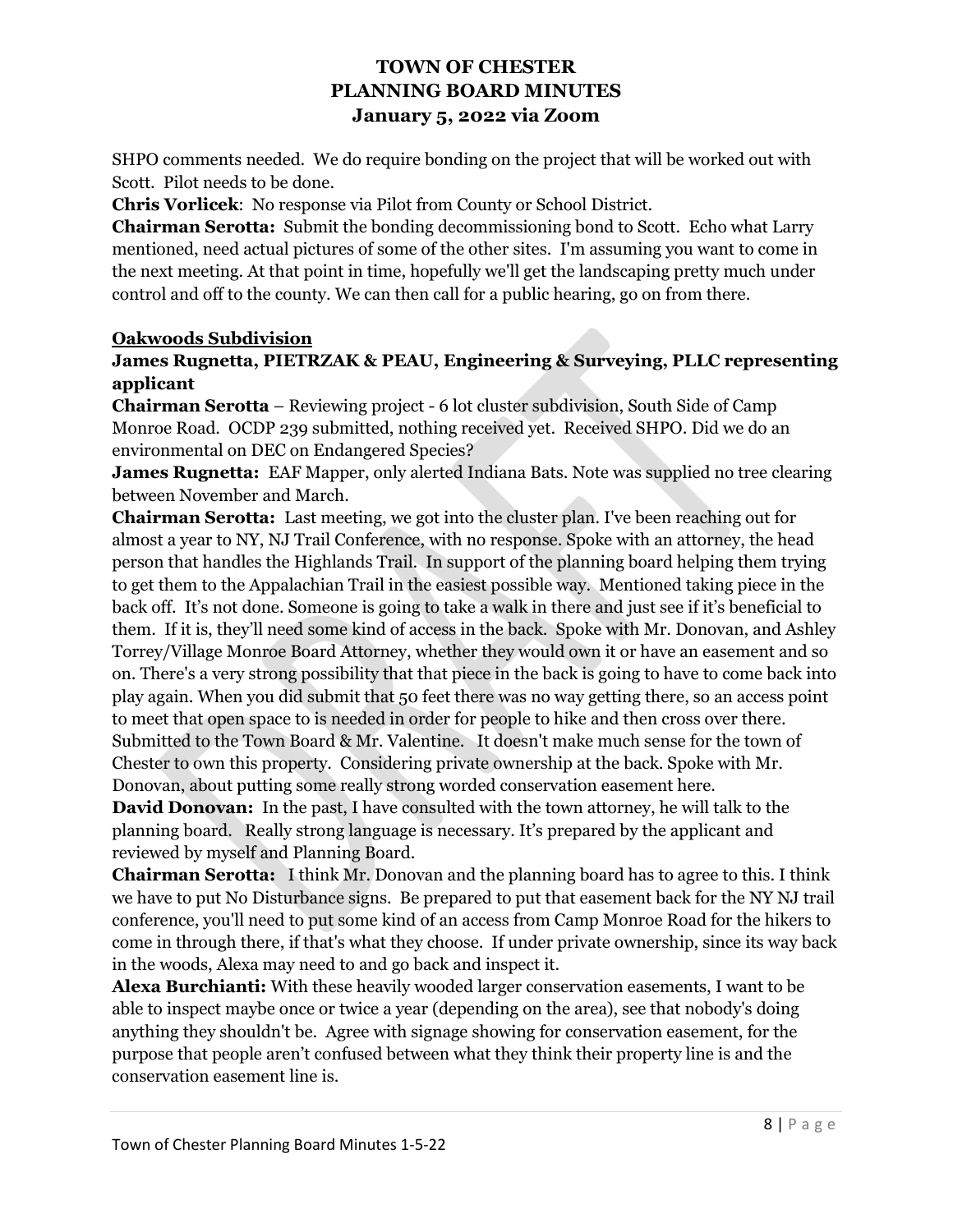**Larry Dysinger:** Signage should be on posts not on the trees.

**James Rugnetta:** Do you have a written memo of your conversation with the people for that trail?

**Chairman Serotta:** No.

**James Rugnetta**: Discussing changes from last plan. Culverts are provided under the driveway and shown on the sheet. Inverts shown on grading utility plans. Drainage analysis conducted crossing on Camp Monroe Rd., that was a 24-inch CMP. Drainage analysis showed it was adequate. Side note, retaining wall removed & graded.

**Jackie Elfers:** Trees – Do we know what trees are going to come down vs clear cutting everything?

**Chairman Serotta:** James, make a note of that.

**James Rugnetta:** Submitted a tree survey by North Country. We can show overlay of that tree survey on this actual sheet. It's not going to show all the trees in the area only the larger ones. And those ones we can basically kind of do little overlay of this and show the ones that are coming down.

**Jackie Elfers:** Effective drainage is needed due to the way it slopes down to the road. **Chairman Serotta:** We want to know what are the actual cuttings.

**James Rugnetta:** We also provide rain gardens along the driveways. So, the driveways have side swales. Whatever drainage comes off the driveway survey, go into those side swales, and go to rain gardens or long driveways, that's a decrease in peak flow coming from the new impervious area on the lot. It's going to act as a storage and filtering area for that runoff from the impervious area.

**Jackie Elfers:** We call for some native plants to be installed when rain gardens are done. **Chairman Serotta:** To be submitted over to the highway superintendent.

**Larry Dysinger:** Where did we leave off with environmental on this? Don? **James**: We did a bio environmental study duty like the EAF.

**Larry Dysinger:** Well, what's the environmental impact on this? You have not only this, but the adjacent properties being developed, it's compounded.

**James Rugnetta:** Shown within the drainage analysis study, with a map along with it. It takes into account the Monroe parcel. I performed the analysis, I'm a certified environmentalist. We perform the Stormwater Pollution Prevention Plan, and follow DEC standards, rules and regulations to minimize the amount of environmental impact. while doing that and follow basically all the rules and regulations that New York State has put in to minimize the amount of environmental impact.

**Larry Dysinger:** Do we need an outside consultant to review this or not for environmental impact?

**Al Fusco:** We do it through the environmental impact statement. We've reviewed that, and, the drainage capital which are not calculated yet. We're doing our calculations on it as well. There are no endangered species, or habitats which were identified through the environmental impact statement. We basically have to look at that drainage, and if it's sufficient. I believe we can go forward with the be unlisted action,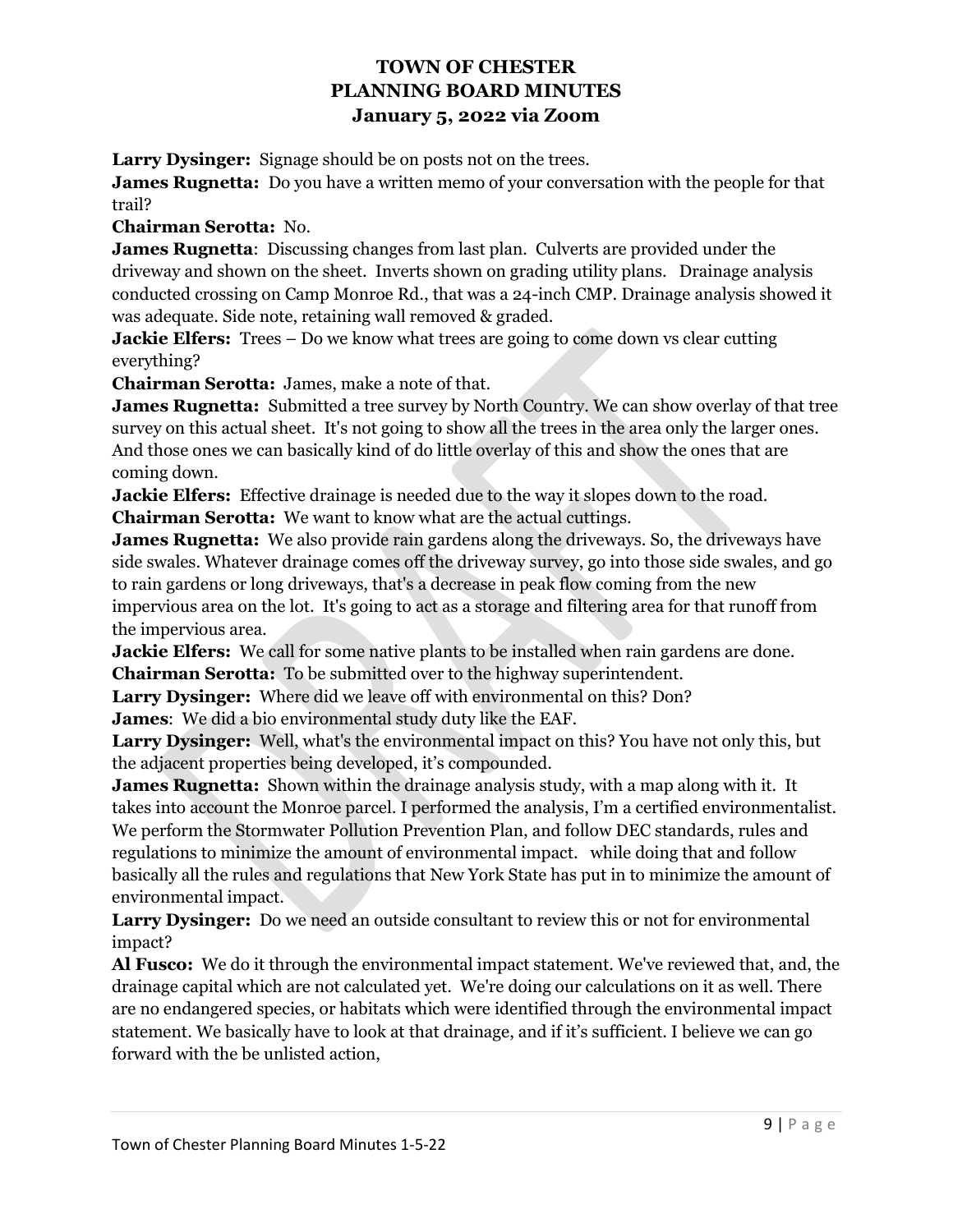**David Donovan:** In most instances, we have Al's office that reviews the stormwater, check the soils, and look at traffic unless we need to go to a higher level. And we've done it before with different consultants. The bottom line point I want to make is the planning board is the lead agency under SEQRA is ultimately responsible for making

environmental determination. If the board feels they need additional consultants to assist them, the law gives you the you the ability to do that.

**Alexa Burchianti:** I see that there's Army Corps wetlands, is Army Corps taking a look at this?

**James Rugnetta:** Army Corps does not need to take a look at this because they allow for a disturbance up to attend an acre which we are under.

**Dot Wierzbicki:** Did we have to send this to Monroe?

**Chairman Serotta:** We did send it to Monroe, and no comments. Monroe is going to take another look at it.

**Alexa Burchianti:** Have we gotten anything from Monroe about their side of it.

**Chairman Serotta:** Yes, we sent this to them a while ago. We're not finalized.

**Larry Dysinger:** Al, I have a question for you, based on your analysis, with the rain gardens and everything else. After this development, there should be no additional water running off site and the respect.

**Al Fusco:** That's correct.

**Larry Dysinger:** Concerns with issues at Pickerel Street, during heavy rains and flooding, we don't want to aggravate that.

**Chairman Serotta**: The developer should have been sited. They were supposed to put a drainage, deeper swale going down, all the way down.

No more questions/comments from the Board

# **Motion to grant a public hearing February 2, 2022 by John Gifford Seconded by Larry.**

**All in favor: Aye – 5** 

**Chairman Serotta** summarized to James, discuss with appropriate person regarding conservation easements, and Al will continue to look at the Stormwater and runoff.

# **Somerville way**

# **Engineering & Surveying Properties, PC Representing applicant**

**Chairman Serotta:** It's for 3 lot subdivision. It's combination of lots together, ending up with 3separate lots in the end. It's over by the greens of Chester. It's off of Summerville way.

**Keith:** Three existing residential lots looking to combine & re subdivide, lot line change. There's an existing house that accesses through the existing driveway that kind of loops around to the west coming off.

**Chairman Serotta:** They don't come in through that other person's driveway.

**Keith:** They may but they don't have legal rights to that driveway off to the northeast. We're just doing it 2 new additional dwellings on the property that will gain access off of 94. Requires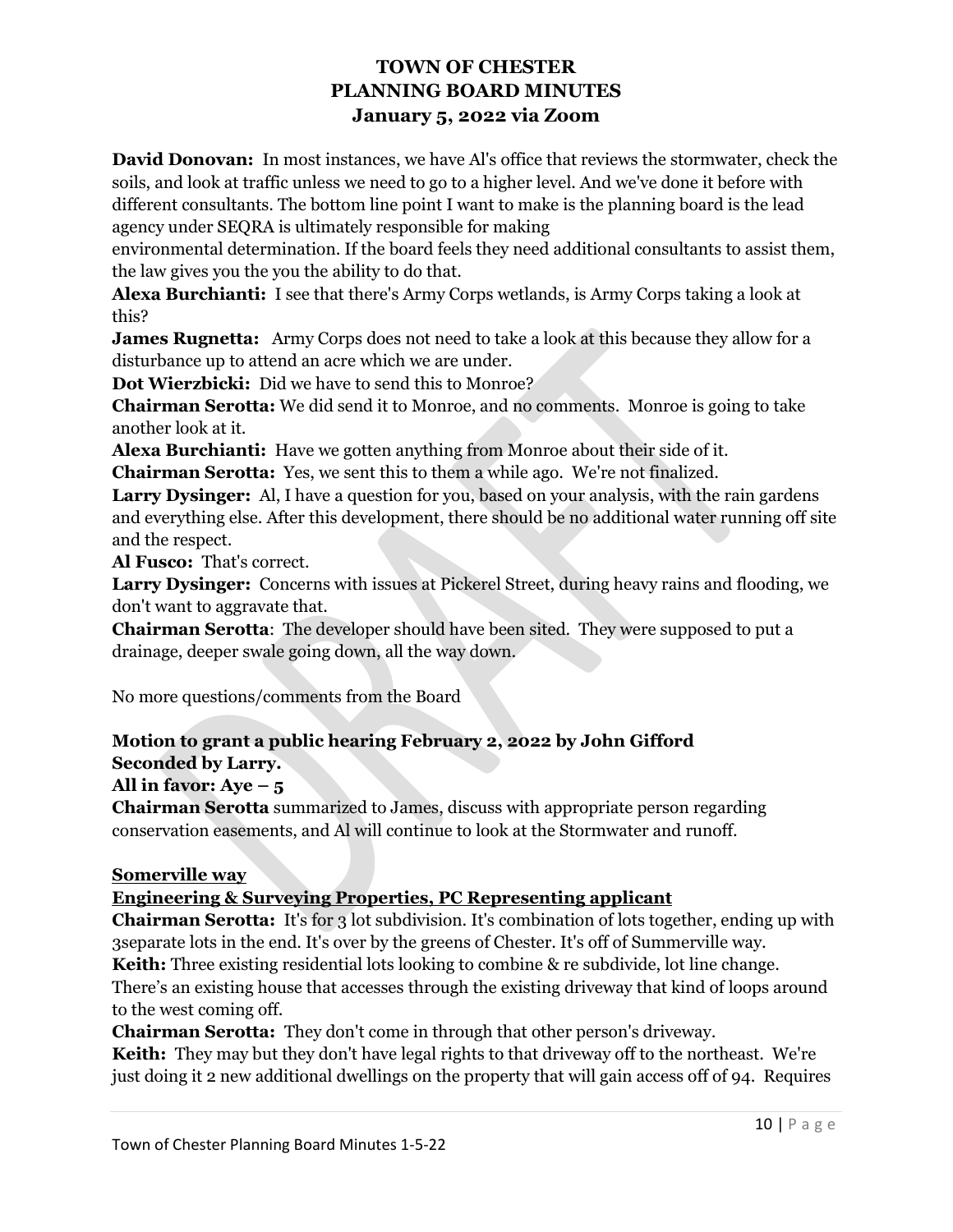DOT approval. Performed a preliminary soil testing, and additional testing witnessed by Al Fusco's office. Provided grading design to driveways with some portions of rather steep slope due to the nature of the topography in that area. EAF - it was identified as a potential sight for the Northern Long Eared Bats back, clearing note was provided on plans to limit the remarks. We've also received the comments of Mr. Fusco's office.

**Al Fusco:** Reviewing his comment letter. Driveways very steep. Check the lot numbers, confusing. Silk fencing, witness percolation testing, separation distances between septic's and wells, culvert detail, endangered species report. I don't see anything of major significance that we'll have a problem with.

**Chairman Serotta**: Drive way Steep, our code states nothing steeper than 8%. In the past sometimes approved, maybe a 10% grade. I think that has to be looked at. We need identification of what the grades on the driveways are going to be.

**Keith:** On the profiles, they do show what portions of it are at 15%.

**David Donovan:** Could you go through the back?

**Keith:** It would probably take a lot more grading in order to get access. That would also have to that driveway or the existing driveway would have to be bought off as to a community driveway or common driveway.

**Chairman Serotta:** We don't allow private roads; we don't do that in a town. There are some ways they go ahead and they combine easements out on the driveway. There are no private roads only time we do a private road on a large 50, 58 plus acre subdivision that we call an open area subdivision. This doesn't even come close this. I think that has to be looked at and then we have to look at the code about the 15%. Has the DOT chimed in to this at all?

**Keith:** No, we haven't submitted to the DOT for their review.

**Larry Dysinger:** Concerns - Steep driveway lack of line of sight. Couple of houses to the west have complained about cars speeding & minimal line of sight.

**Chairman Serotta:** DOT would have to take guard rails down. A gas line crossing is right there. Can't move forward without DOT's comments.

**Al Fusco:** Identify a different form of access. Need specifications, right away, sight distances. **Jackie Elfers:** Might create a drainage issue.

**David Donovan**: Is access to Lot #1 by easement?

# **Chairman Serotta verifying with Engineer.**

**Keith:** No, they own all three.

**David Donovan:** They have no ownership where their access is, I got to take a look at that. Keith, I'm not quite sure you can do what you want to do relative to that, because you're providing, a common access, favor lot number one overlaps two and three, which brings them out to Summerville, but a property that they don't own, which has the potential to implicate to 280a in the town law. I need to take a close look at that. And you guys got some issues?

**Chairman Serotta:** Isn't that 280a subsection F, where the Town Board has to vote and allow that?

**David Donovan:** Potentially, yes.

**Keith:** There may have been an easement at that time that was filed or an agreement between the property owners but we haven't found anything filed with the county.